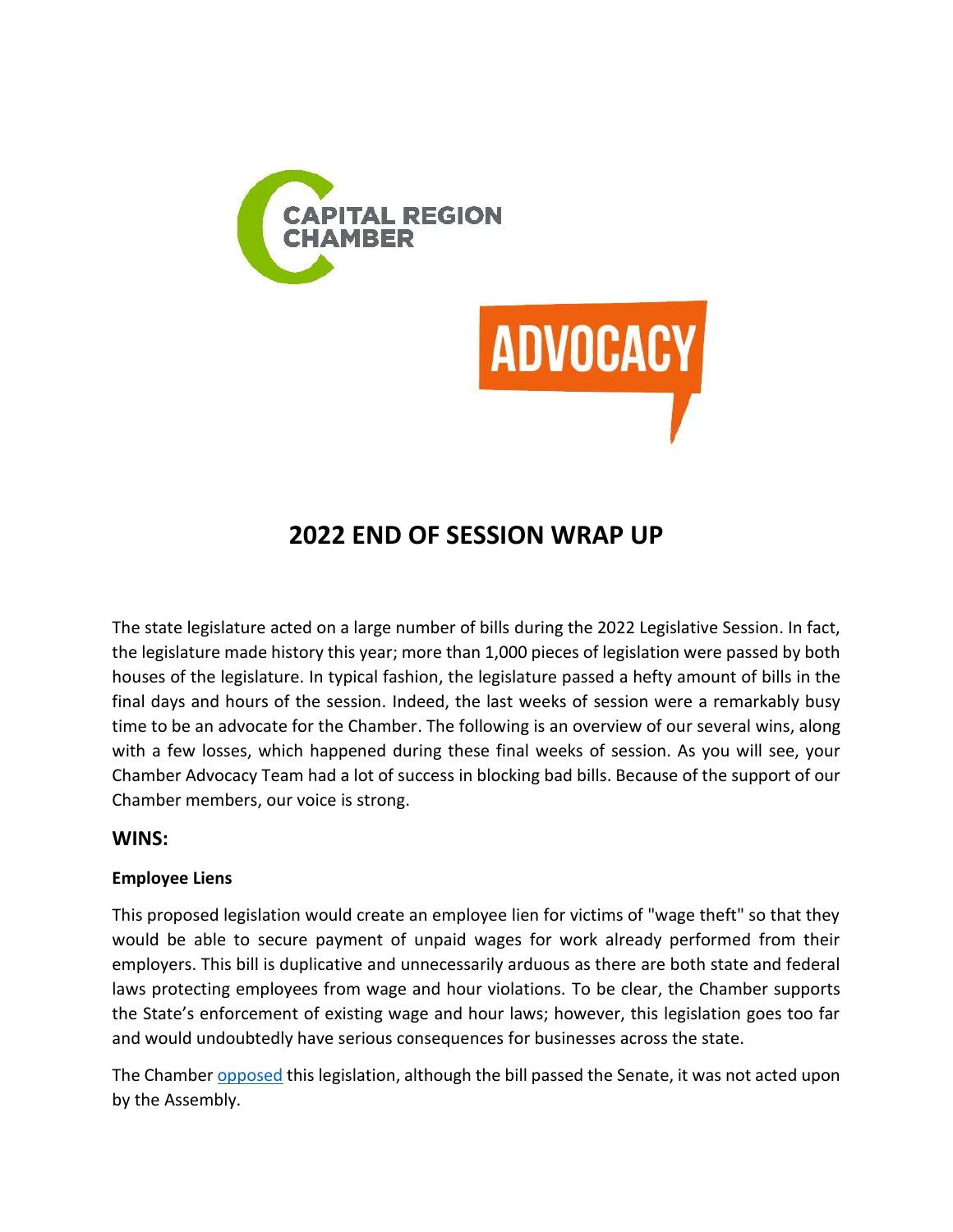### **Single Payer Health Care**

This proposed legislation would enact the "New York health act" and would establish New York Health. The New York Health Act would result in the largest state tax increase in the history of the United States. This proposed new single payer health care system would require an estimated \$250 billion in new taxes. The Chamber has long supported affordable and comprehensive access to health insurance and a robust health care system without imposing new mandates and taxes. A government run, single payer health care system will not accomplish these goals.

The Chamber [opposed](https://capitalregionchamber.com/wp-content/uploads/2021/03/Memo-in-Opposition-S5474-A6058-Single-Payer.pdf) this legislation and the bill failed to advance in the Senate and Assembly.

# **EV Charging Stations Mandate**

This proposed legislation would require electric vehicle charging stations and electric vehicle capable parking spaces in certain new commercial and residential buildings. The Chamber believes that it would be imprudent to enact this bill. The state's economy is volatile, and the legislature should not consider policies that will reduce consumer choice, increase construction costs of residential and commercial properties, and ultimately harm our economy. While the Chamber supports efforts to reduce the carbon intensity of our economy, we believe that the state's energy policies must ensure access to secure, affordable, and reliable energy, protect energy consumers and their choices, and provide meaningful environmental progress.

The Chamber [opposed](https://capitalregionchamber.com/wp-content/uploads/2022/05/Memo-in-Opposition-S7406-A3179-EV-Charging-Station-Mandate-.pdf) this legislation, and although the bill passed the Senate, it was not acted upon by the Assembly.

#### **Semiconductor Manufacturing**

This legislation amends the Excelsior Jobs Tax Credit Program to include Green CHIPS projects and provides certain special provisions within the program to account for the unique nature of Green CHIPS Projects. This legislation would allow New York State to access Federal CHIPS funding and attract new semiconductor manufacturing and related material supplier projects to locate in New York State.

The Chamber, as well as our affiliate, the Center for Economic Growth (CEG), have been strong supporters of bringing more semiconductor manufacturing back into the United States. Importantly, we have advocated for the state's efforts to attract the research and development hub of the National Semiconductor Technology Center (NSTC). The Chamber has [requested](https://capitalregionchamber.com/wp-content/uploads/2022/06/Ltr-to-Gov-re-S9467-A10507-Semiconductor-Legislation.pdf) that the Governor signs the bill into law.

# **State Construction Contracts**

This proposed legislation would provide equitable relief to contractors who have sustained unanticipated expenses by reason of construction materials price escalation. Over the last two years the construction industry has been disrupted by unprecedented increases in construction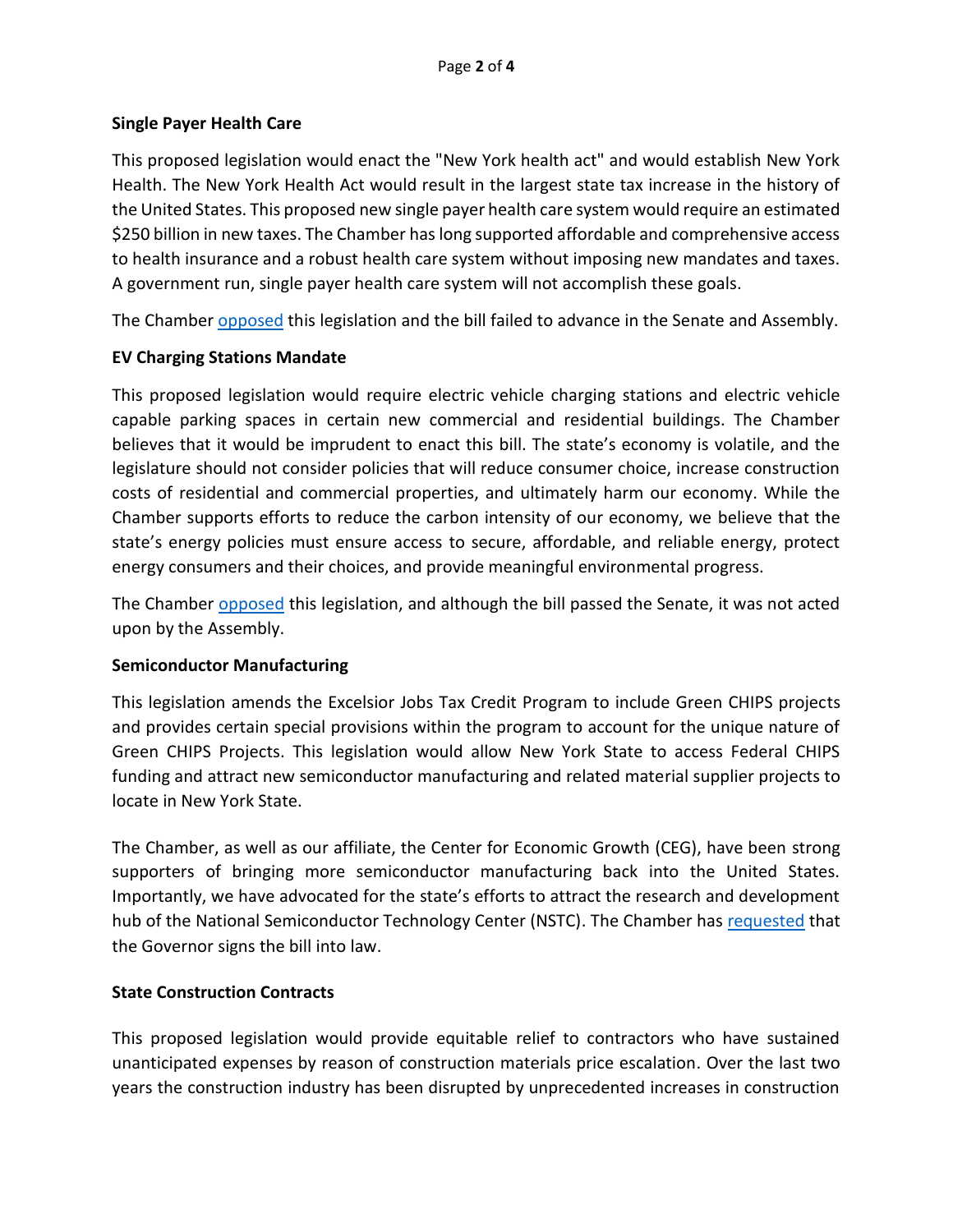materials costs, supply-chain bottlenecks, and a tight labor market. The extreme runup in many input costs have caused financial hardship for many contractors and subcontractors. This legislation would remedy this situation.

The Chamber [supported](https://capitalregionchamber.com/wp-content/uploads/2022/05/Memo-in-Support-S8844-A10109.pdf) this legislation; it passed both house of the Legislature and we have asked the Governor to sign it into law.

## **Antitrust / M&A**

This proposed legislation relates to actions or practices that establish or maintain a monopoly, monopsony, or restraint of trade, and authorizes a class action lawsuit in the state anti-trust law. The bill would apply significantly increased penalties to violations that constitute the "abuse" of a "dominant position" in the conduct of any business or commerce – key terms that are undefined in the legislation. While it is important for antitrust laws to be enforced against anticompetitive conduct, the resulting vague and broad provisions of this bill would allow enforcement and penalties against business conduct that is clearly pro-competitive and results in consumer benefits. The bill would also significantly expand the opportunity to bring cases under antitrust, by authorizing private class action suits for the recovery of damages. This legislation is rife with issues that would damage small businesses, undermine federalist principles, and violate international anti-competitive norms and agreements.

The Chamber [opposed](https://capitalregionchamber.com/wp-content/uploads/2022/01/Memo-in-Opposition-S933-A1812-Antitrust-Bill.pdf) this legislation, and although the bill passed the Senate, it was not acted upon by the Assembly.

#### **LOSSES:**

#### **Wrongful Death**

This legislation would permit the families of wrongful death victims to recover compensation for their emotional anguish. Current law regarding wrongful death claims allows recovery for all economic losses arising from the death of a family member, as well as for pain and suffering prior to death. While the grief felt due to the loss of a loved one cannot be disputed, pain and suffering experienced by those not directly injured is not recoverable due to the difficulties in ensuring that juries decide cases based on facts and not sympathy. Emotional losses are speculative. Other causes of action already exist under current law.

The Chamber [opposed](https://capitalregionchamber.com/wp-content/uploads/2022/05/Memo-in-Opposition-Wrongful-Death-Bill-S74-A6770.pdf) this legislation, however, the bill passed both houses of the Legislature. The Chamber has requested that the Governor vetoes the bill.

#### **Unemployment Insurance Trust Fund**

Unfortunately, the Governor and the Legislature took no action to address the depleted UI Trust Fund. This inaction will impact all New York State employers and consumers. The COVID-19 pandemic completely upended the Unemployment Insurance system. New York State's decision to shut down "non-essential businesses" and impose restrictions resulted in massive layoffs. The